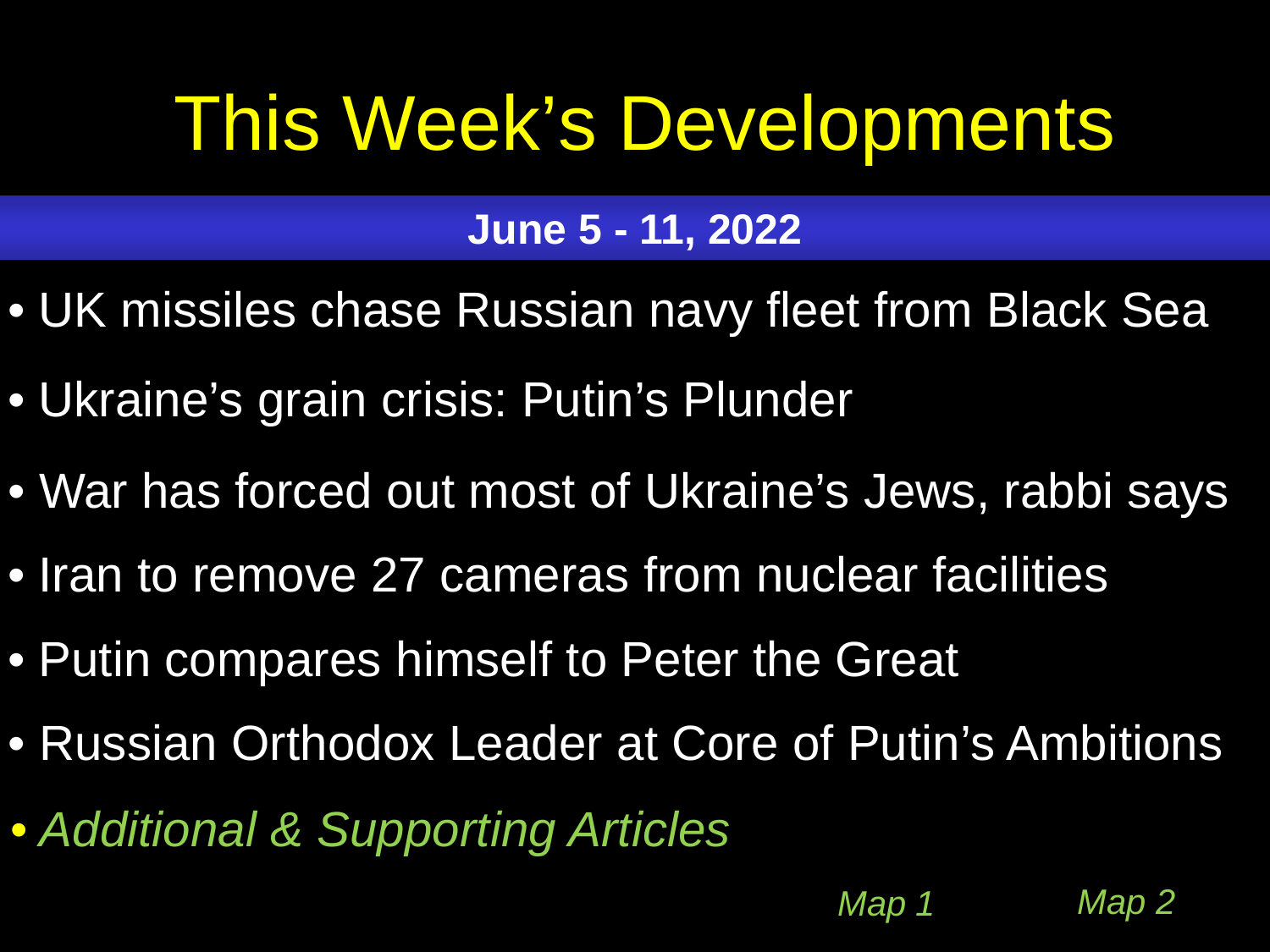## <span id="page-1-0"></span>*[UK missiles help to chase Russian navy fleet](#page-0-0)  from Black Sea Coast*

*The Telegraph, June 8, 2022*



| <b>EVENT</b> | Ukraine has pushed the Russian naval fleet 100km back from the Black Sea coast with<br>the help of anti-ship missiles supplied by Britain. Moscow has battled for dominance in the<br>area, where its ships are carrying out a naval blockade on food exports, since its invasion<br>of Ukraine. But now the Kremlin has been forced to change its tactics in a desperate bid to<br>maintain control over Ukraine's southern coastal line and the main shipping routes out of<br>the war-torn country. "As a result of our active actions aimed at defeating enemy naval<br>forces, the group of ships of the Russian Black Sea Fleet was pushed back from the<br>Ukrainian shores at a distance of more than a hundred kilometres (62 miles)," Ukraine's<br>ministry of defence said on the Telegram messaging app. As Russia's boats were pushed |
|--------------|----------------------------------------------------------------------------------------------------------------------------------------------------------------------------------------------------------------------------------------------------------------------------------------------------------------------------------------------------------------------------------------------------------------------------------------------------------------------------------------------------------------------------------------------------------------------------------------------------------------------------------------------------------------------------------------------------------------------------------------------------------------------------------------------------------------------------------------------------|
|              | out of the north-western part of the Black Sea, the Kremlin's forces have turned to coastal                                                                                                                                                                                                                                                                                                                                                                                                                                                                                                                                                                                                                                                                                                                                                        |
|              | missile systems to try and reassert control of the area.                                                                                                                                                                                                                                                                                                                                                                                                                                                                                                                                                                                                                                                                                                                                                                                           |

**COMMENT** Britain was the first European country to send lethal aid to Ukraine and has since sent military aid worth more than £750 million, including thousands of anti-tank missiles, air defence systems and armoured vehicles. The UK is also sending the cutting edge M270 weapon system, which can strike targets up to 80km away with pinpoint accuracy. Britain has also sent hundreds of Brimstone anti-ship missiles to bolster naval defences. Russia's naval movements are slowly being hampered in her only real year round sea-going access. This may cause Russia to put pressure on Turkey. Erdogan's popularity with his subjects has dropped due to inflation and energy costs and he is facing re-election next year. This has caused him to relax his hard line with Israel and get in on some of the benefits of the off-shore gas reserves and the gas pipeline to Europe - which is like poking Russia in the eye. Turkey is also supplying Ukraine with the Drones being used against Russia. Might all this cause Russia to act according to the prediction in Dan 11:36-40?

**BIBLE QUOTE** And at the time of the end shall the king of the south push at him: and the king of the north shall come against him like a whirlwind, with chariots, and with horsemen, and with many ships; and he shall enter into the countries, and shall overflow and pass over. *(Daniel 11:40)*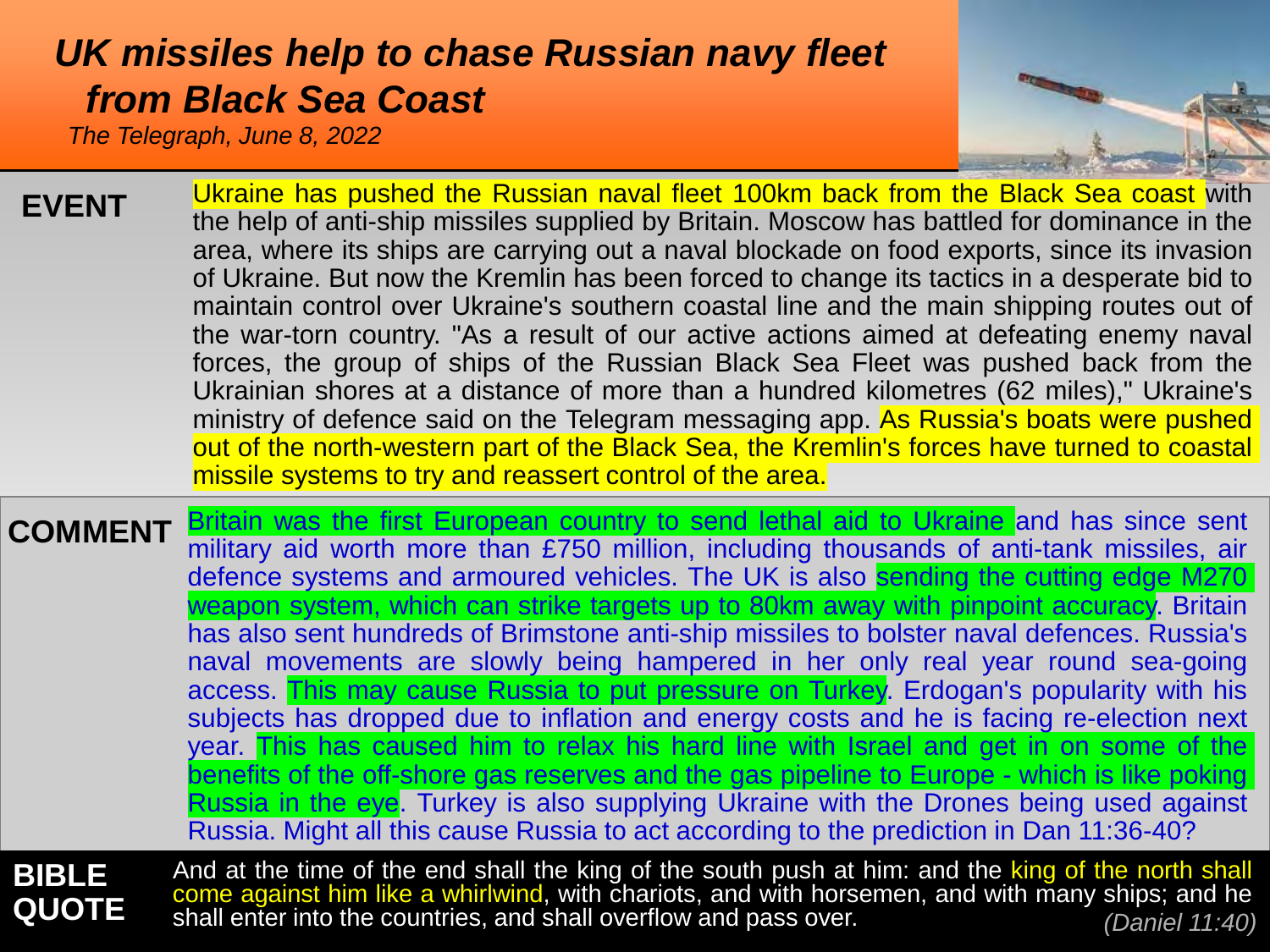## <span id="page-2-0"></span>*[Ukraine's grain crisis: Putin's Plunder](#page-0-0)*

*The Times, June 8, 2022*



**EVENT COMMENT** During heated exchanges at the UN security council, Charles Michel, the president of the European Council, addressed Moscow's envoy directly: "Mr Ambassador of the Russian Russia's assault on Ukraine is a campaign of **pillage** as well as murder and rape. The Biden administration suspects Russia may have expropriated as much as 500,000 tonnes of Ukrainian grain, worth \$100 million, and loaded it on to ships in the illegally annexed territory of Crimea. The evidence is strong that this looting is taking place to break the hold of sanctions on Russia's economy. It is essential these tactics be thwarted, and that poorer countries tempted to buy illicit shipments of plundered grain understand the long-term costs of breaking the embargo. Russia and Ukraine are big agricultural exporters. Between them, they produce a third of the world's grain supplies. Without the war, Ukraine might have harvested 80 million tonnes of grain this year. Production has collapsed and shortages have driven up global wheat prices by a third. Ukrainian officials have accused Russia of stealing grain worth \$100 million.

Federation, let's be honest, the Kremlin is using food supplies as a stealth missile against developing countries. "The dramatic consequences of Russia's war are spilling over across the globe, and this is driving up food prices, pushing people into poverty, and destabilising entire regions. Russia is solely responsible for this food crisis." Isn't is amazing that in the article above it speaks of Russia "looting", "stealing" , "plunder" and "pillage". The Bible says that when Gog sends his army to invade Israel it will be to take a "spoil". Strong's concordance says this word spoil means to "plunder or loot". Putin's Plunder is the headline today – it will also be the headline of tomorrow about Gog (Putin?)

**BIBLE QUOTE**

And thou [Gog] shalt say, I will go up to the land of unwalled villages; I will go to them that are at rest, that dwell safely, all of them dwelling without walls, and having neither bars nor gates, To take a spoil [plunder], and to take a prey [robbery]; The future plunder may be that of oil and gas off Israel's shores…. *(Ezekiel 38:11-12)*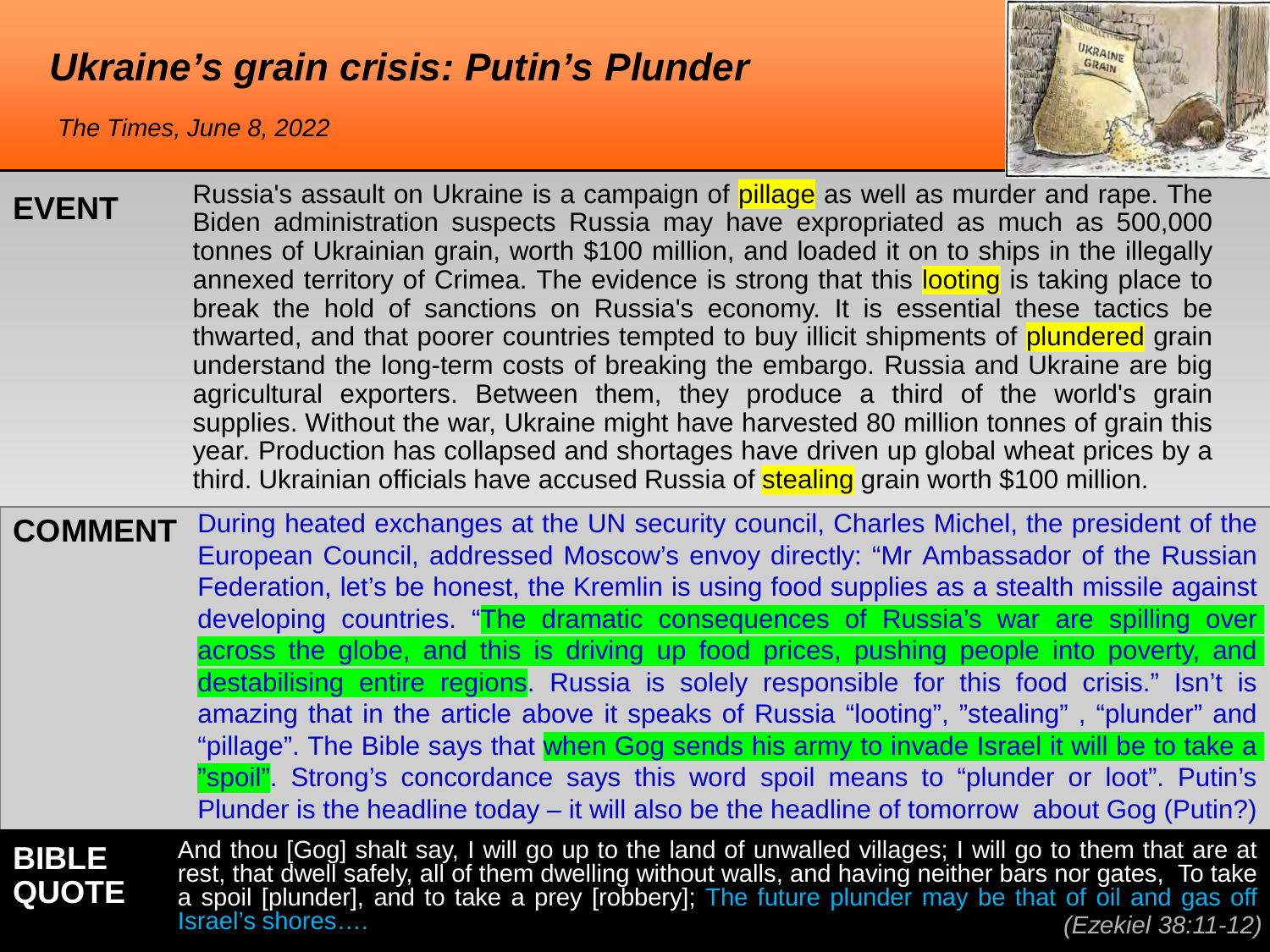# <span id="page-3-0"></span>*[War has forced out most of Ukraine's Jews, rabbi](#page-0-0) claims*

*The Times, June 5, 2022*



| <b>EVENT</b> | The war in Ukraine has forced more than half its Jewish population to flee, the chief<br>rabbi of Moscow has said. Pinchas Goldschmidt, president of the main umbrella group<br>representing Europe's Orthodox rabbis, is the first senior religious leader from Russia to<br>openly criticise the humanitarian toll of the Kremlin's offensive. He told The Times he<br>had been advised against returning to Moscow for the time being and could not go<br>further in publicly condemning the invasion because he had a responsibility to ensure<br>the "survival" of the 500,000-strong Jewish community in Russia. The violence has had<br>a devastating effect on Jewish life in Ukraine after three decades of reconstruction<br>since the break-up of the Soviet Union. Goldschmidt said the majority of Ukraine's<br>Jews, estimated to have numbered between 40,000 and 400,000 before the outbreak of<br>war, had by now sought refuge elsewhere in Europe. While precise information on the<br>distribution of Ukraine's Jews is hard to come by in the chaos of war, tens of thousands<br>are believed to have left the country, sometimes en masse. |
|--------------|------------------------------------------------------------------------------------------------------------------------------------------------------------------------------------------------------------------------------------------------------------------------------------------------------------------------------------------------------------------------------------------------------------------------------------------------------------------------------------------------------------------------------------------------------------------------------------------------------------------------------------------------------------------------------------------------------------------------------------------------------------------------------------------------------------------------------------------------------------------------------------------------------------------------------------------------------------------------------------------------------------------------------------------------------------------------------------------------------------------------------------------------------------------|
|              |                                                                                                                                                                                                                                                                                                                                                                                                                                                                                                                                                                                                                                                                                                                                                                                                                                                                                                                                                                                                                                                                                                                                                                  |

**COMMENT** Over 24,000 Ukrainian refugees — approximately a third of whom are Jewish — have arrived in Israel since the Russian invasion of their country on Feb. 24. Israeli officials say the influx may end up being the largest wave of immigration to the country since the collapse of the Soviet Union. Israel has also approved a \$6.5 million budget to ultimately absorb 100,000 Jewish Ukrainian immigrants eligible to make "aliyah," or Israeli naturalization, under the "Law of Return," which applies to anyone who can prove to have at least one Jewish grandparent. World War 2 led to the establishment of the nation of Israel in 1948. Hundreds of thousands of Jews returned to Israel at that time. We see it happening again now. Conflict causes Jews to return to the land.

### **BIBLE QUOTE**

I will show the holiness of my great name, which has been profaned among the nations, the name you have profaned among them. …... "'For I will take you out of the nations; I will gather you from all the countries and bring you back into your own land *(Ezekiel 36:23-24 NIV)*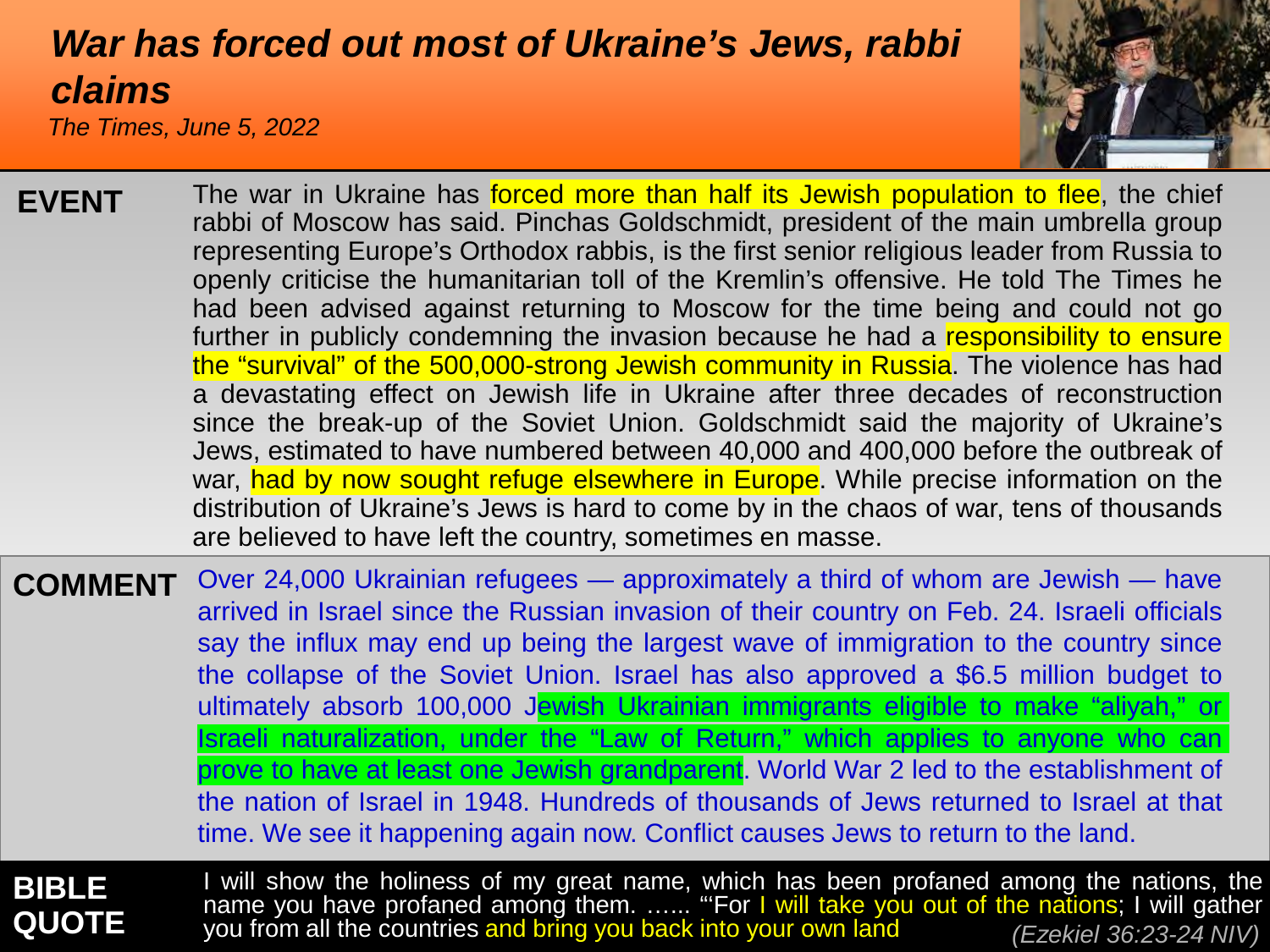## <span id="page-4-0"></span>*[Iran to remove 27 cameras from nuclear facilities](#page-0-0)*

*Financial Times, June 8, 2022*



| <b>EVENT</b> | Iran has warned the UN atomic watchdog that it is removing 27 cameras used to            |
|--------------|------------------------------------------------------------------------------------------|
|              | monitor nuclear activity from its facilities, in a dramatic escalation of the Islamic    |
|              | republic's stand-off with the west. Rafael Mariano Grossi, director-general of the       |
|              | International Atomic Energy Agency, said the decision by Tehran had the potential to be  |
|              | a "fatal blow" to stalled diplomatic efforts to revive the 2015 nuclear accord if the    |
|              | measures were not reversed in three to four weeks. He added that the removal of the      |
|              | cameras "poses a serious challenge to our ability to continue working there". The move   |
|              | appeared to be a retaliatory step after IAEA member states approved a resolution on      |
|              | Wednesday criticising Iran over its nuclear activity. "We are in a very tense situation, |
|              | with the negotiations on the revival of the JCPOA [the 2015 accord] at a low ebb, [and]  |
|              | with our bilateral process," Grossi told reporters.                                      |
|              |                                                                                          |

**COMMENT** Iran is going to remove cameras from its nuclear sites that allow inspectors to monitor what is happening. Rafael Mariano Grossi, the director-general of the International Atomic Energy Agency said the move poses a "serious challenge" to its efforts, warning that in three to four weeks, it would be unable to maintain a "continuity of knowledge" about Iran's program. "This would be a fatal blow" to negotiations over Iran's tattered nuclear deal with world powers. Israel is getting ready for conflict with Iran. The IAF has held four large-scale drills simulating attacks against Iran over the last month. The Israeli airforce has upgraded it's F-35 stealth fighter so it can fly to & from Iran without refuelling. The Bible says that the Iranian deal is treacherous and will lead to conflict...

### **BIBLE QUOTE**

A grievous vision is declared unto me; the treacherous dealer dealeth treacherously, and the spoiler spoileth. Go up, O Elam [Iran]: besiege, O Media [Iran]; all the sighing thereof have I made to cease. Therefore are my loins filled with pain: pangs have taken hold upon me, as the pangs of a woman that travaileth: I was bowed down at the hearing of it; *(Isaiah 21:2-3)*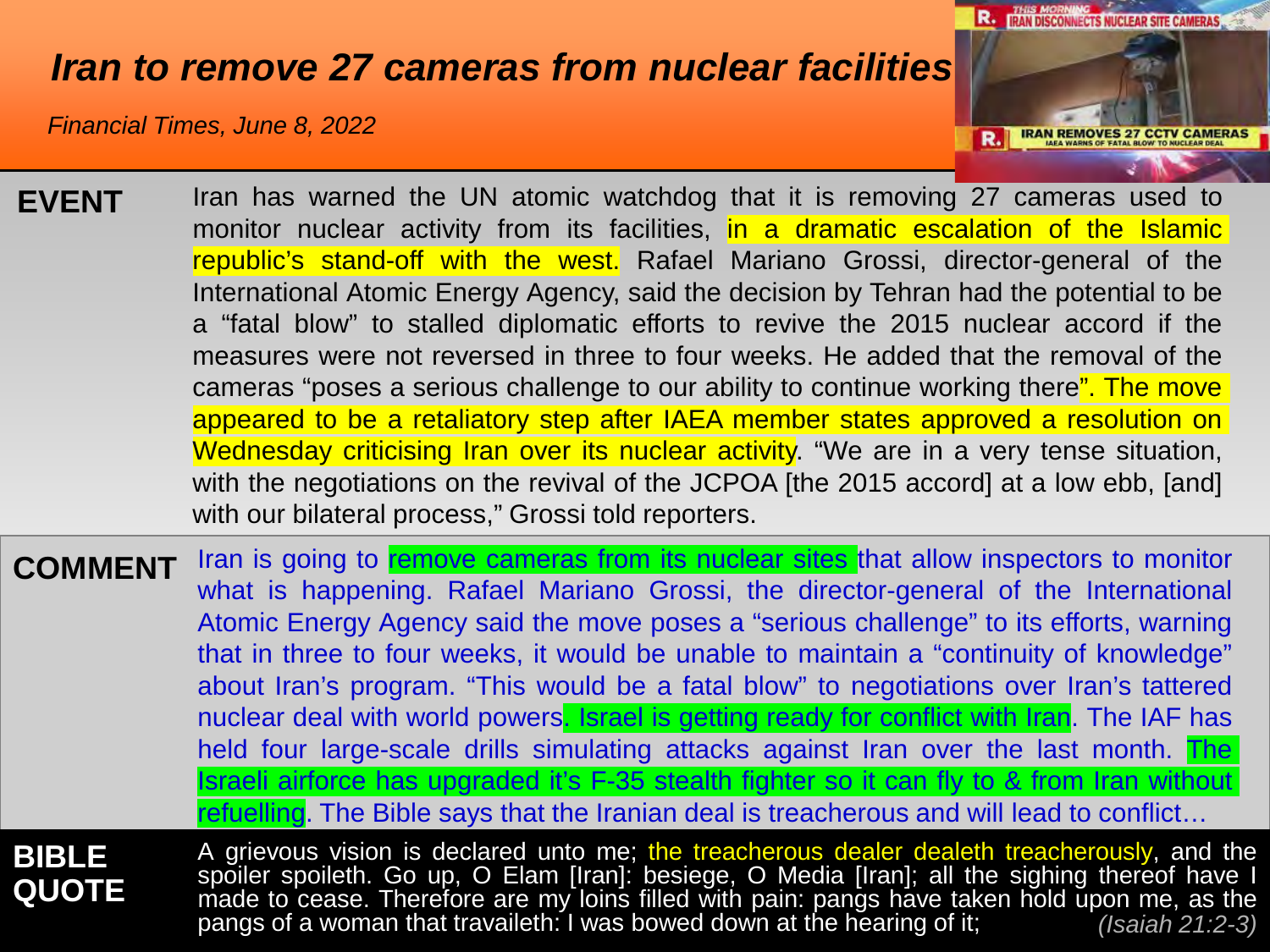## <span id="page-5-0"></span>*[Putin compares himself to Peter the Great in ques](#page-0-0)t to take back Russian lands*

*The Guardian, June 10, 2022*



- **Vladimir Putin has compared himself to the 18th-century Russian tsar Peter the Great, drawing a parallel between what he portrayed as their twin historic quests to win back Russian lands.** "Peter the Great waged the great northern war for 21 years. It would seem that he was at war with Sweden, he took something from them. He did not take anything from them, he returned [what was Russia's]," the Russian president said on Thursday after a visiting an exhibition dedicated to the tsar. After months of denials that Russia is driven by imperial ambitions in Ukraine, Putin appeared to embrace that mission, comparing Peter's campaign with Russia's current military actions. "Apparently, it is also our lot to return [what is Russia's] and strengthen [the country]. And if we proceed from the fact that these basic values form the basis of our existence, we will certainly succeed in solving the tasks that we face." **EVENT**
- **COMMENT** Peter the Great was a Russian czar in the late 17th century who is best known for his extensive reforms in an attempt to establish Russia as a great nation. In 1721, he proclaimed Russia an empire and was accorded the title of **Emperor of All Russia, Great** Father of the Fatherland and "the Great." Peter was also known to be cruel and tyrannical. The Bible speaks of a czar (a king) in Daniel 8 and Daniel 11. A cruel and ruthless ruler of Russia that causes astounding devastation. That ruler is "Gog" in Eze 38. The Bible says Gog as "K of N" is actually modelled on someone else…. Antiochus Epiphanes. He was the original "K of N". He was also ruthless – in fact so much so that people called him the "madman". That's what people now call Putin. Peter the Great also brought the Russian Orthodox Church under his control - & we note Putin's affiliation with the church and Patriarch Kirill. Is it possible that, in Putin, we are beholding Gog?

**BIBLE QUOTE**

…a fierce-looking king, a master of intrigue, will arise. He will become very strong, but not by his own power. He will cause astounding devastation and will succeed in whatever he does. He will destroy those who are mighty, the holy people. He will cause deceit to prosper, and he will consider himself superior. *(Daniel 8:23-25 NIV)*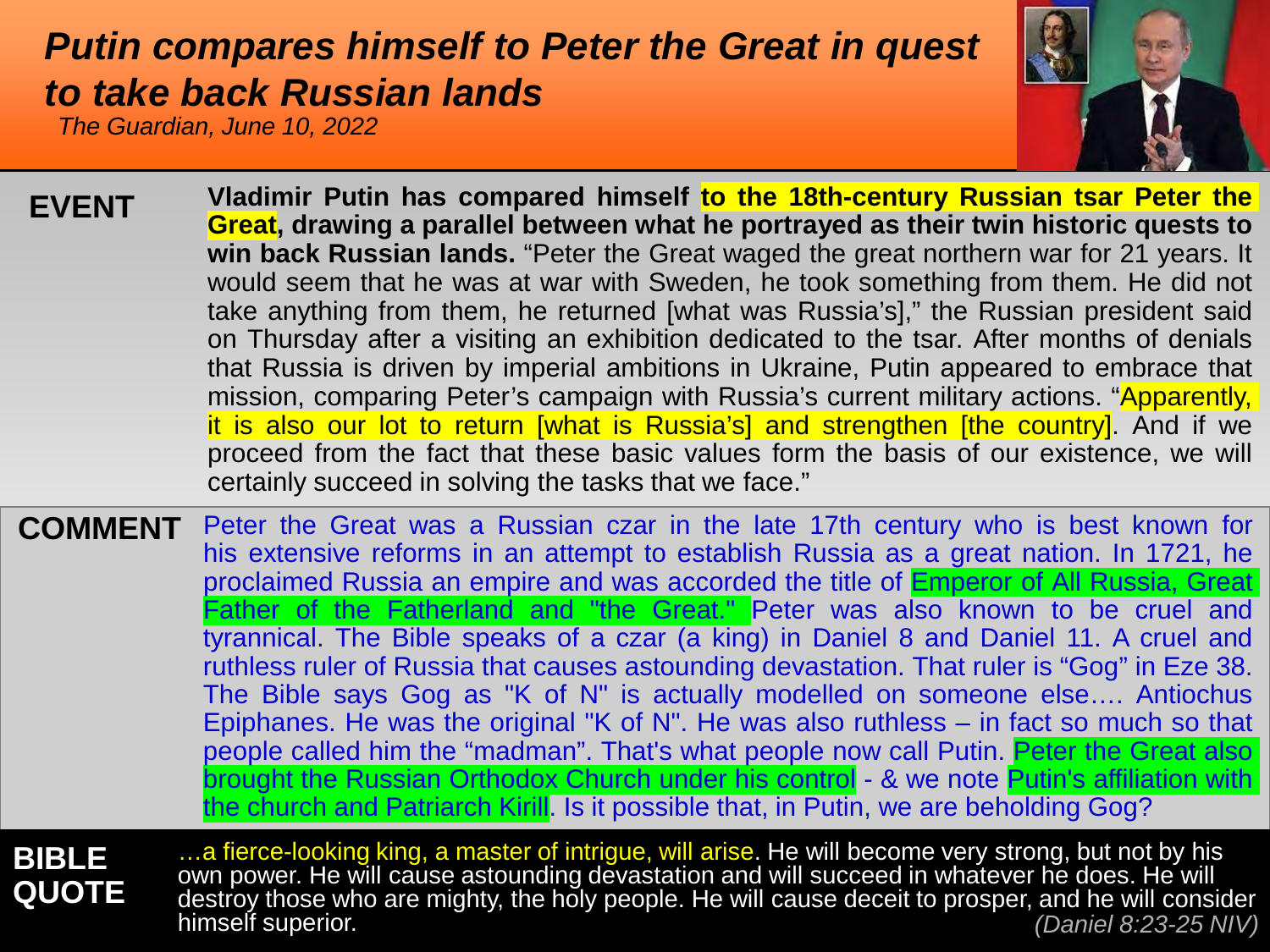## <span id="page-6-0"></span>*[Russian Orthodox Leader at the Core of Putin's](#page-0-0)  Ambitions*

*The Times, June 9, 2022*



| <b>EVENT</b>                 | As Russia's invasion of Ukraine unfolded, Patriarch Kirill I, the leader of the Moscow-based<br>Russian Orthodox Church, had an awkward Zoom meeting with Pope Francis. The two<br>religious leaders had previously worked together to bridge a 1,000-year-old schism between<br>the Christian churches of the East and West. But the meeting, in March, found them on<br>opposing sides of a chasm. Kirill spent 20 minutes reading prepared remarks, echoing the<br>arguments of President Vladimir V. Putin of Russia that the war in Ukraine was necessary to<br>purge Nazis and oppose NATO expansion. Francis was evidently flummoxed. "Brother, we<br>are not clerics of the state," the pontiff told Kirill, he later recounted to the Corriere della Sera<br>newspaper, adding that "the patriarch cannot transform himself into Putin's altar boy." Today,<br>Kirill stands apart not merely from Francis, but from much of the world. The leader of about<br>100 million faithful, Kirill, 75, has staked the fortunes of his branch of Orthodox Christianity on<br>a close and mutually beneficial alliance with Mr. Putin. Steadily, the line between church and<br>state [has] blurred. Kirill has called Mr. Putin's long tenure "a miracle of God," and has<br>characterized the war as a just defense against liberal conspiracies to infiltrate Ukraine with<br>"gay parades." Kirill has in recent years aspired to expand his church's influence, pursuing an<br>ideology consistent with Moscow being a "Third Rome," a reference to a 15th-century idea of<br>Manifest Destiny for the Orthodox Church, in which Mr. Putin's Russia would become the<br>spiritual center of the true church after Rome and Constantinople. |
|------------------------------|--------------------------------------------------------------------------------------------------------------------------------------------------------------------------------------------------------------------------------------------------------------------------------------------------------------------------------------------------------------------------------------------------------------------------------------------------------------------------------------------------------------------------------------------------------------------------------------------------------------------------------------------------------------------------------------------------------------------------------------------------------------------------------------------------------------------------------------------------------------------------------------------------------------------------------------------------------------------------------------------------------------------------------------------------------------------------------------------------------------------------------------------------------------------------------------------------------------------------------------------------------------------------------------------------------------------------------------------------------------------------------------------------------------------------------------------------------------------------------------------------------------------------------------------------------------------------------------------------------------------------------------------------------------------------------------------------------------------------------------------------|
| <b>COMMENT</b>               | The Bible indicates that Gog / K of N has designs to lord it over both church (orthodox) and<br>state, also influencing the Roman Catholic system to join in the action to put down the fraudulent<br>"anti-christ" coming from Sinai who transforms & influences nations enroute to join with him and<br>his host. The Dan chapters 8 & 11 prophecy requires Gog to be the power occupying Istanbul /<br>Constantinople at the end time thus becoming the militant successor of the 4 <sup>th</sup> beast dominion,<br>and to occupy Syria in order to take the title "King of the North" which is unique to that area.                                                                                                                                                                                                                                                                                                                                                                                                                                                                                                                                                                                                                                                                                                                                                                                                                                                                                                                                                                                                                                                                                                                         |
| <b>BIBLE</b><br><b>QUOTE</b> | "the king shall do according to his will; and he shall exalt himself, and magnify himself above<br>every god, and shall speak marvellous things against the God of gods" Dan 11:36                                                                                                                                                                                                                                                                                                                                                                                                                                                                                                                                                                                                                                                                                                                                                                                                                                                                                                                                                                                                                                                                                                                                                                                                                                                                                                                                                                                                                                                                                                                                                               |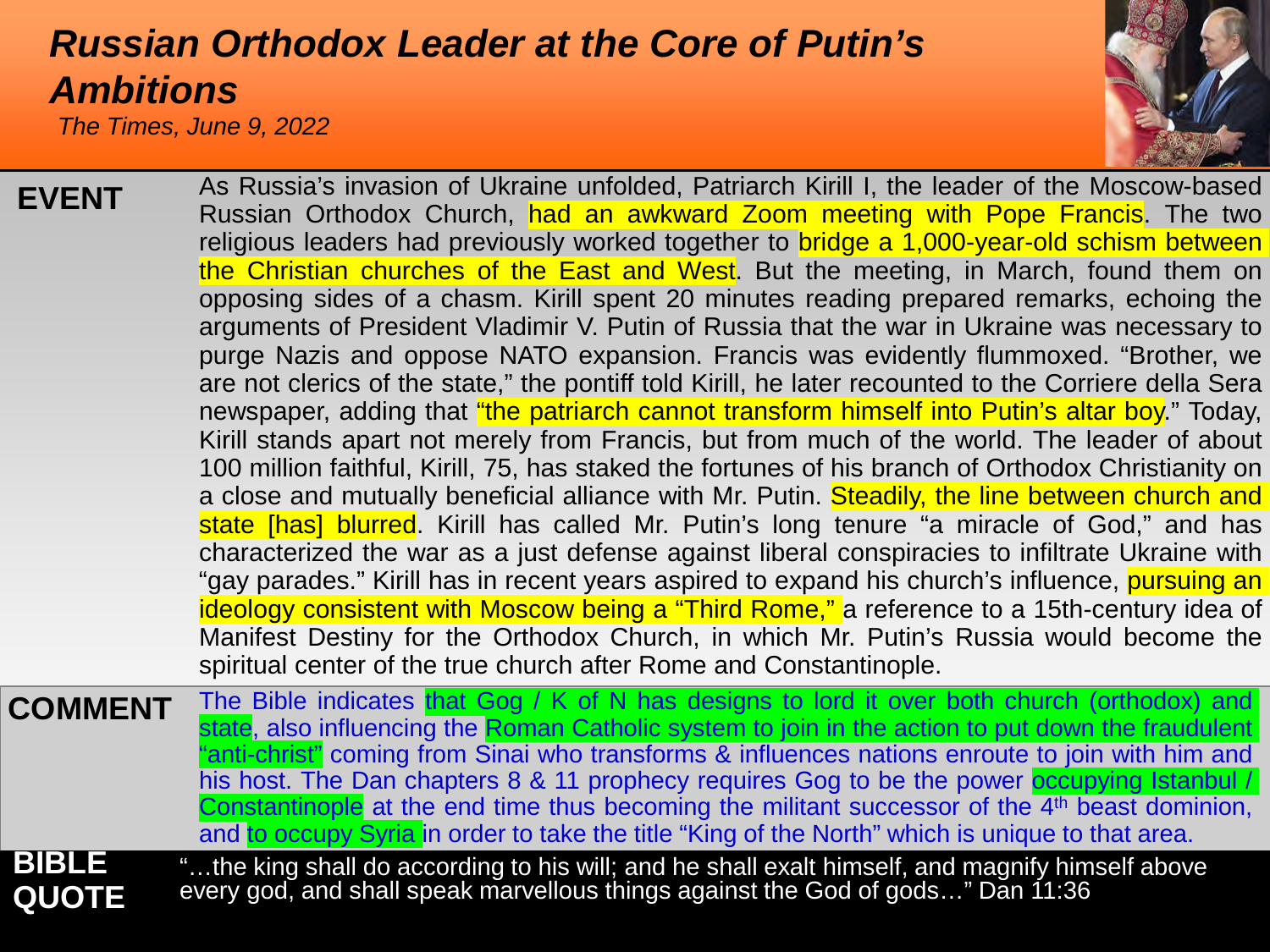#### <span id="page-7-0"></span>**[ADDITIONAL AND SUPPORTING ARTICLES](#page-0-0)**

**DebkaFile Review** [\(world events through the bi-focals of Israeli military intelligence\)](https://www.debka.com/review/) [TV-7 Israel News](https://www.youtube.com/watch?v=gzvrBjIeGP4) Watchman Newscast [2022-06-02 'This is our heritage'-](https://www.cnn.com/videos/us/2022/06/02/outer-banks-north-carolina-climate-change-erosion-weir-dnt-newday-vpx.cnn) Climate Crises videos clips - CNN 4.39 min [2022-06-08 Turkey-Russia Talks Make Little Progress on Ukraine Grain Shipments](https://www.voanews.com/a/turkey-russia-talks-make-little-progress-on-ukraine-grain-shipments/6608703.html) Animated Map - Indo-European migrations - [File-Indo-European migrations.gif -](https://en.wikipedia.org/wiki/File:Indo-European_migrations.gif#/media/File:Indo-European_migrations.gif) Wikipedia [2022-06-10 Israel Airstrikes SHUT DOWN Damascus Airport; Iran Weapons Shipments Targeted- -](https://www.youtube.com/watch?v=7XY5gdjo5DQ) Watchman - 9.52 min - YouTube [2022-06-06 Why is Russia's church backing Putin's war-](https://www.britannica.com/story/why-is-russias-church-backing-putins-warchurch-statehistory-gives-aclue) Church-state history gives a clue - Britannica [2022-06-09 Turkey's Erdogan says he will run for reelection next year -](https://abcnews.go.com/International/wireStory/turkeys-erdogan-run-reelection-year-85285114) ABC News [2022-06-06 Why Israel's Silver Scrolls Are a Bible Archaeology BREAKTHROUGH -](https://www.youtube.com/watch?v=9eabHxfaL2E) Watchman Newscast - 12.55 min - YouTube [2022-06-01 U.S. negotiating deal among Saudis, Israelis and Egyptians on Red Sea islands transfer](https://www.axios.com/2022/05/23/saudi-arabia-egypt-israel-red-sea-islands) [2022-06-02 Israel PREPARES for Hezbollah; Iran ON VERGE of Having "Crude" Nuclear Devices -](https://www.youtube.com/watch?v=gjsl54XUbz4) Watchman - 9.30 min - YouTube [2022-06-11 Timeline of the History of the main autocephalous Eastern Orthodox Churches, E. Orthodox point of view \(2021\)](https://en.wikipedia.org/wiki/Eastern_Orthodox_Church/media/File:Timeline_of_the_History_of_the_main_autocephalous_Eastern_Orthodox_Churches,_E._Orthodox_point_of_view_(2021).svg) [2022-06-03 U.S. Intel Report Says Putin Has Cancer, Survived Recent Assassination Attempt -](https://www.youtube.com/watch?v=ZYTPUq-tUmw) Watchman - 8.45 min YouTube [The Holy Roman Empire-](https://www.youtube.com/watch?v=_DzOH98Q6TQ&t=95s) Every State, Every Year - YouTube [2022-06-06 As Israel moves to drill natural gas, Lebanon urges US envoy to end maritime dispute -](https://www.timesofisrael.com/as-israel-moves-to-drill-natural-gas-lebanon-urges-us-envoy-to-end-maritime-dispute/) The Times of Israel 2022-06-11 - [2022-05-22 Russian Orthodox Leader at the Core of Putin's Ambitions THE NEW YORK TIMES](https://7c49dbf9-ee34-4aab-b804-d1b7950cf9fa.usrfiles.com/ugd/7c49db_50833e64767f43ae9a187806bbfb4538.pdf) 2022-03-17 Iran defies Western powers with enriched uranium work it was ...https---www.timesofisrael.com > [2022-06-08 Russia & Syria WARPLANES Conduct JOINT DRILL Near Israel's Golan Border -](https://www.youtube.com/watch?v=Xt2ZHFUAXlU) Watchman News- 10.11 min -YouTube [2022-06-08 Israel is ready for an unrepentant Iran after IAEA rebuke -](https://www.jpost.com/middle-east/article-708897) analysis - The Jerusalem Post [2022-06-11 Eastern Orthodox Church -](https://en.wikipedia.org/wiki/Eastern_Orthodox_Church) Wikipedia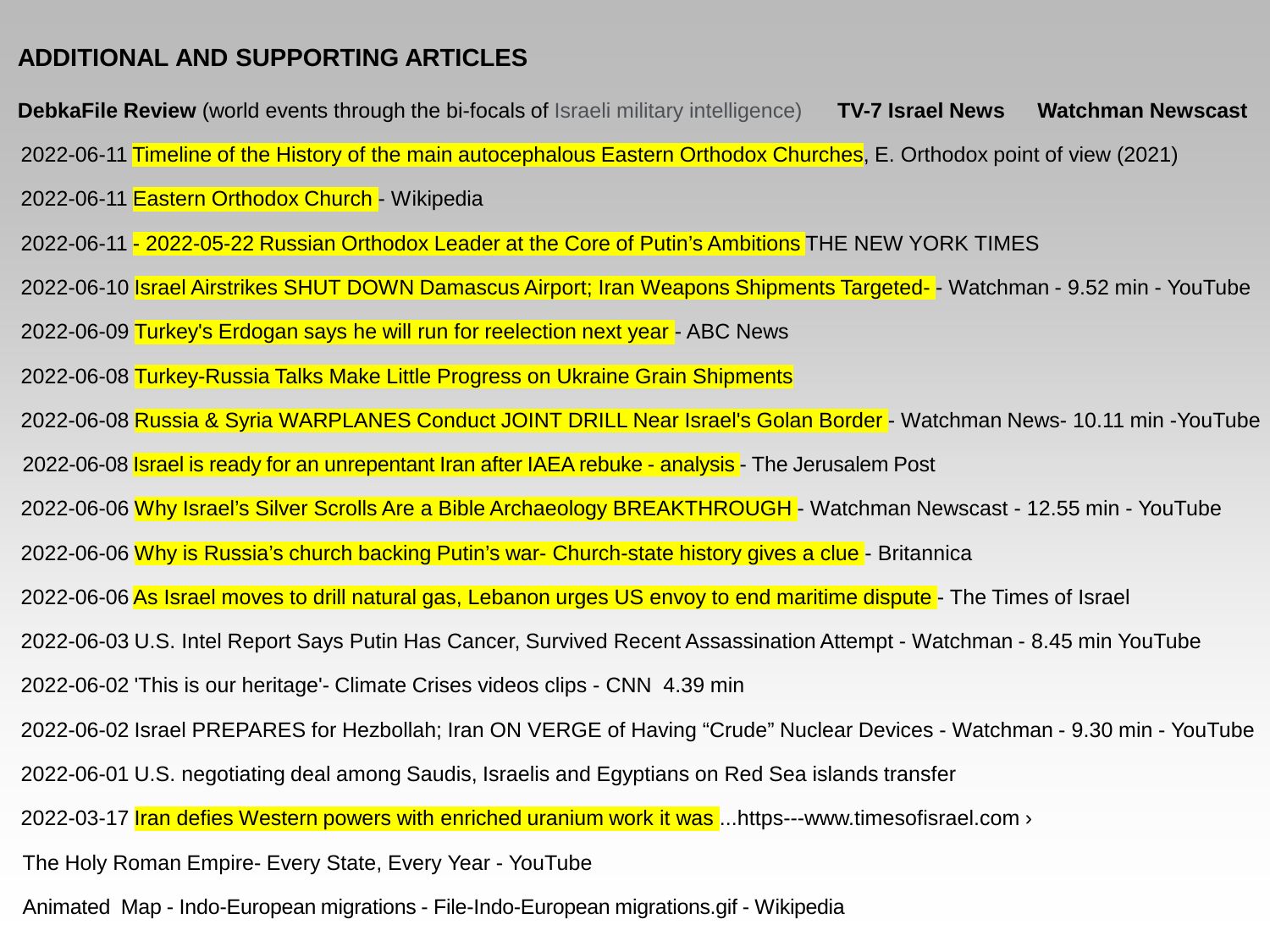